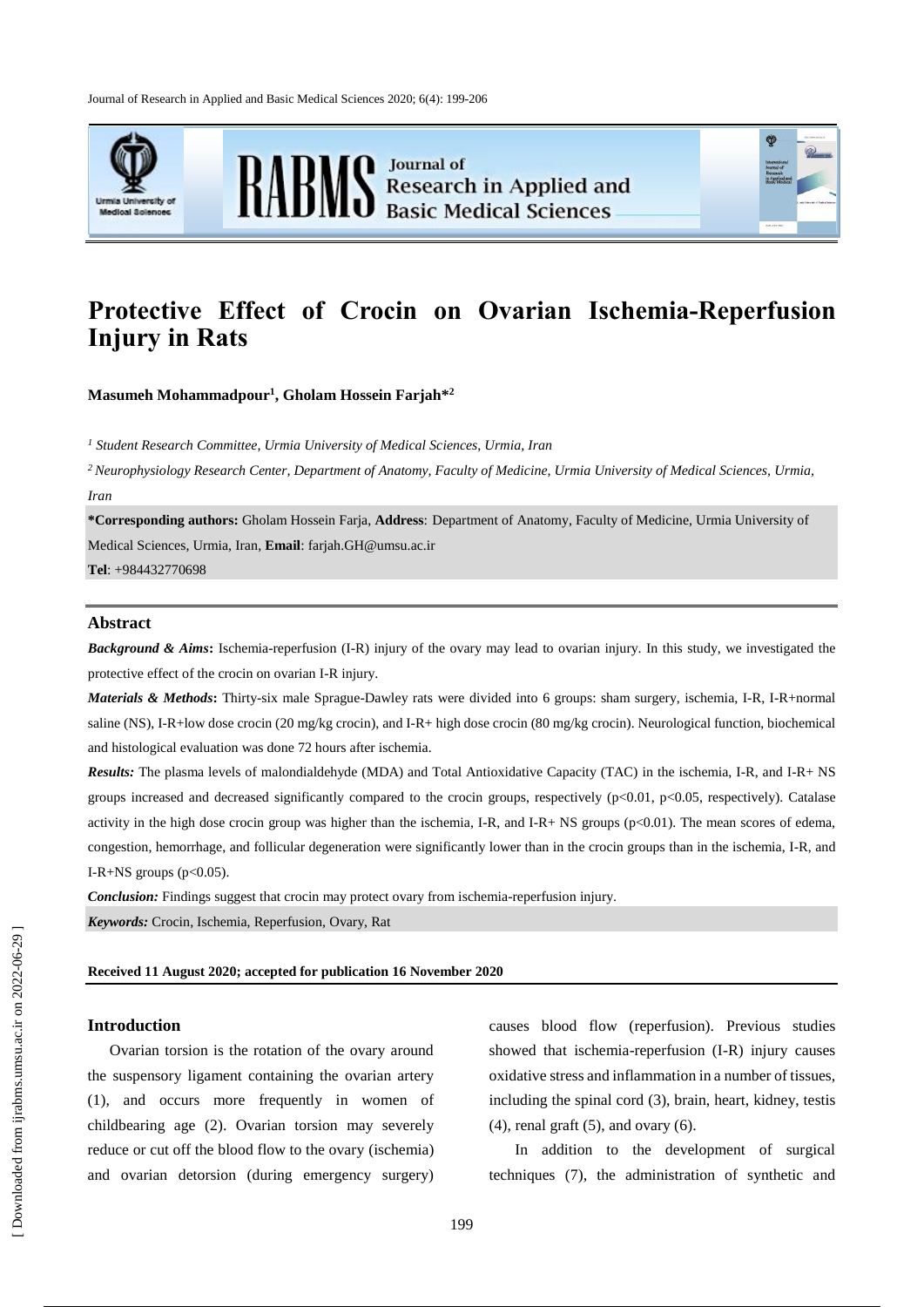natural medicines with anti-inflammatory and antioxidant properties, including losartan (8), iloprost (9), sildenail, and tadalafil (10) are used to reduce ovarian damage after I-R.

Saffron is effective in reducing I-R injury (11). Crocin is one of the effective components of saffron as a carotenoid (12). Numerous studies showed that crocin has anti-inflammatory (13), and antioxidant properties (14). It has a protective effect on hepatic (15), gastric (16), and cerebral I-R injury (17) and acts as a neuroprotective agent (18).

A previous study showed that crocin improves oocytes development during *in vitro* (19). To the best of our knowledge, although crocin has antioxidant and anti-inflammatory features, its effect on ovarian I-R injury has not yet been investigated. In the present study, we examined whether crocin administration can protect rat ovaries from I-R injury.

#### **Materials and Methods**

## **Experimental Design:**

The animals (male rats, Sprague-Dawley, 200-240 g, n=36) were randomly divided into six groups: Sham surgery, ischemia, I-R, I-R + normal saline (NS), I-R + Low dose crocin (20 mg/kg crocin), and I-R + high dose crocin (80 mg/kg crocin). This study was approved by the ethical committee of Urmia University of Medical Sciences. The animals were kept under a 12-h light cycle (Ethical No: IR.UMSU.REC.1395.591].

#### **Surgery Procedure:**

Rats were anesthetized with ketamine-xylazine (90 and10 mg/kg, respectively, i.p.), and anesthesia was maintained with continuous or repeated administration of it. Then, under sterile conditions, a longitudinal incision (2.5 cm) was performed in the median line of the lower abdomen.

In the sham surgery group (without induction of I-R injuries), the left ovary was observed, and then the abdominal wall was closed in 3-0 silk sutures.

The I-R procedure was performed as follows: left ovary was rotated 360º in a clockwise direction by the vascular clips and fixed on the abdominal wall with silk suture material (20). At the end of a 3-hour period of torsion (ischemia), the vascular clips were removed, and a 3-hour period of detorsion (reperfusion) was continued (21).

Thirty minutes before the induction of ischemia, the animals in crocin and NS groups received a single dose of crocin (20 and 80 mg/kg; i.p., Sigma -Aldrich) and NS (1ml; i.p.), respectively.

The estrous stage of each rat was determined by a vaginal smear and cell types were examined under a microscope (staining Papanicolaou) (22).

### **Blood Sampling:**

At the end of detorsion period, all the animals were anesthetized. The blood samples from each rat were obtained by a direct cardiac puncture, centrifuged at 1500 g for 15 min at  $+4$  °C, and the plasma samples were stored at –80°C until the time of assay for plasma levels of malondialdehyde (MDA), Total Antioxidative Capacity (TAC), and catalase (23).

#### **Biochemical Measurements:**

In accordance with the kit guides, the plasma levels of catalase, MDA, TAC were performed (Zellbio Veltlingrweg 29, 89075 Ulm, Germany). Briefly, MDA of plasma was treated with the thiobarbituric, and the pink color was evaluated using spectrophotometer (532 nm). The level of TAC was determined based on the peroxide-peroxidase activity, and changes in the color from pink to yellow were measured using a spectrophotometer (450 nm). In addition, the level of catalase was determined by a spectrophotometer (240 nm) (23).

## **Histological Evaluation:**

In the experimental groups, the left ovary was removed. After performing the tissue preparation steps (fixed in 10% formalin, embedded in paraffin, cut in 5 µm) the samples were stained with hematoxylin-eosin (H&E). All the sections were examined to determine the ovary tissue damage (interstitial edema, congestion or vascular dilation, hemorrhage, and degenerated follicles), and were ranked as follows 0: none; 1: less than 33%; 2: 33-66%; 3: >66%). The follicles that contained an oocyte with a pyknotic nucleus and shrunken ooplasm were considered to be degenerated follicles (22).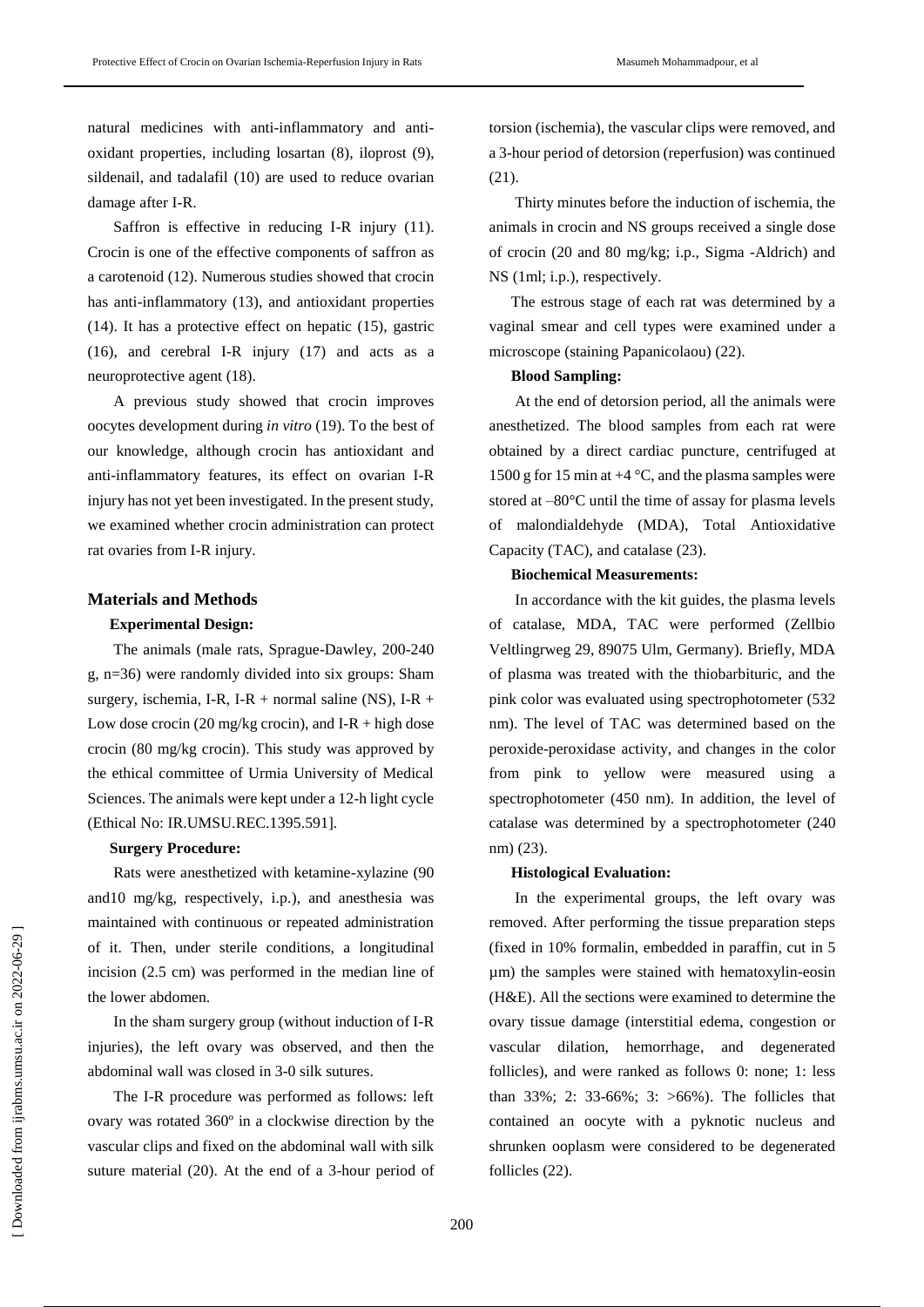## **Statistical Analysis:**

Statistical analysis was done by one-way ANOVA, and followed by Tukey´s post hoc test. Tissue damage scores were analyzed by the Kruskal-Wallis, and followed by Mann-Whitney test. Data were expressed as means  $\pm$  standard error and statistical significance was defined as  $p<0.05$ .

#### **Results**

All animals survived the test. In the macroscopic study, all ovaries (in the experimental groups) had a hemorrhagic appearance.

The plasma level of MDA increased significantly in ischemia, I-R, and I-R+ NS groups, compared to the crocin and sham groups  $(p<0.01)$ . This data shows that 20 and 80 mg/kg doses of crocin reduced the plasma level of MDA to  $9.81 \pm 1.41$ , and  $8.12 \pm 0.94$ , respectively. There was no significant difference between the crocin groups in plasma concentrations of MDA ( $p > 0.05$ ) (Fig. 1).

Finding from the ischemia, I-R, and I-R+NS groups showed a significant decrease in plasma level of TAC, when compared with crocin groups  $(p<0.05)$ . In addition, plasma level of TAC increased significantly in crocin (80 mg) than in crocin (20 mg) ( $p<0.01$ ) (Fig. 2).

Catalase activity was significantly higher in the crocin (80 mg) group than in the ischemia, I-R, and I-R+NS groups  $(p<0.01)$ . The effect of a 20 mg/kg dose of crocin was not significantly increased in plasma level of catalase in comparison with the ischemia, I-R, and I-R+NS groups ( $p > 0.05$ ) (Fig. 3).

The light microscopy showed a degree of edema, congestion, hemorrhage, and degenerated follicles in the experimental groups. In the sham surgery group, the ovaries had a histologically normal appearance without hemorrhage, and congestion (Fig. 4).

The mean scores of edema, congestion, and hemorrhage were significantly lower in the crocin groups than in the ischemia, I-R, and I-R+NS groups  $(p<0.01)$ . In addition, the mean scores of follicular degeneration were significantly lower in the crocin groups than in the ischemia, I-R, I-R+NS groups (p<0.05). Besides, the mean score of follicular degeneration was significantly lower in the high crocin group than in the low crocin group  $(p<0.05)$ .

However, approximately 33%, 53%, and 62% of follicular??? were lost in ischemia, I-R, and I-R+NS groups, respectively. This amount was only 16% and 25% in high and low crocin groups, respectively (Table 1).



**Fig. 1.** The mean plasma level of Malondialdehyde (MDA) determined at 72 hours after ovarian ischemia reperfusion injury. \* demonstrated a significant difference ischemia, I-R, and I-R+NS groups in comparison with crocin groups  $(p<0.01)$ .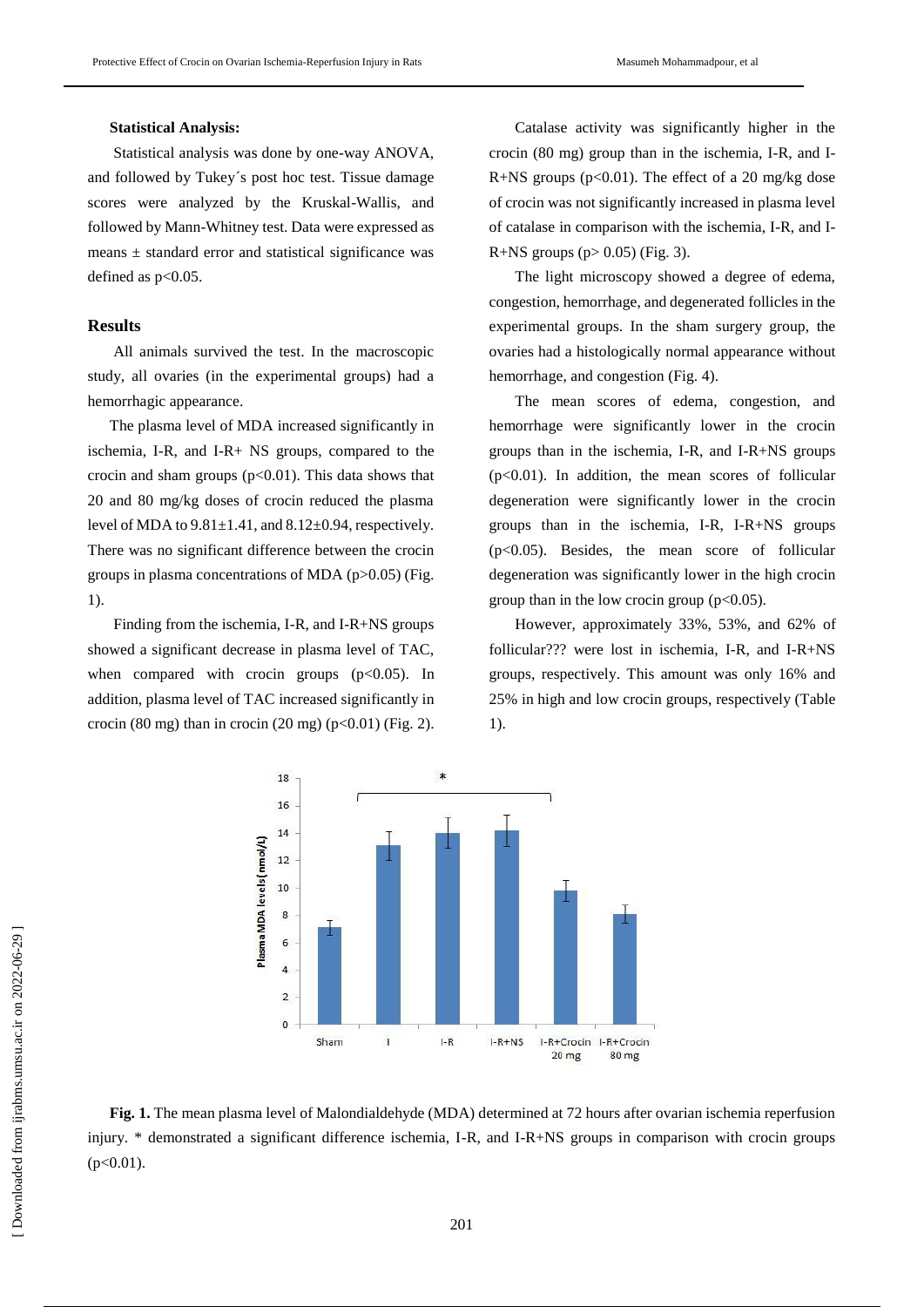

**Fig. 2.** The mean plasma level of Total Antioxidative Capacity (TAC) determined at 72 hours after ovarian ischemia reperfusion injury. \* demonstrated a significant difference ischemia, I-R, and I-R+NS groups in comparison with crocin groups (p<0.05). \*\* demonstrated a significant difference crocin (80 mg/kg) group in comparison with crocin (20 mg/kg) group (p<0.01).



**Fig. 3.** The mean plasma level of Catalase determined at 72 hours after ovarian ischemia reperfusion injury. \*\* demonstrated a significant difference crocin (80 mg/kg) group in comparison with ischemia, I-R, and I-R+NS groups  $(p<0.05)$ .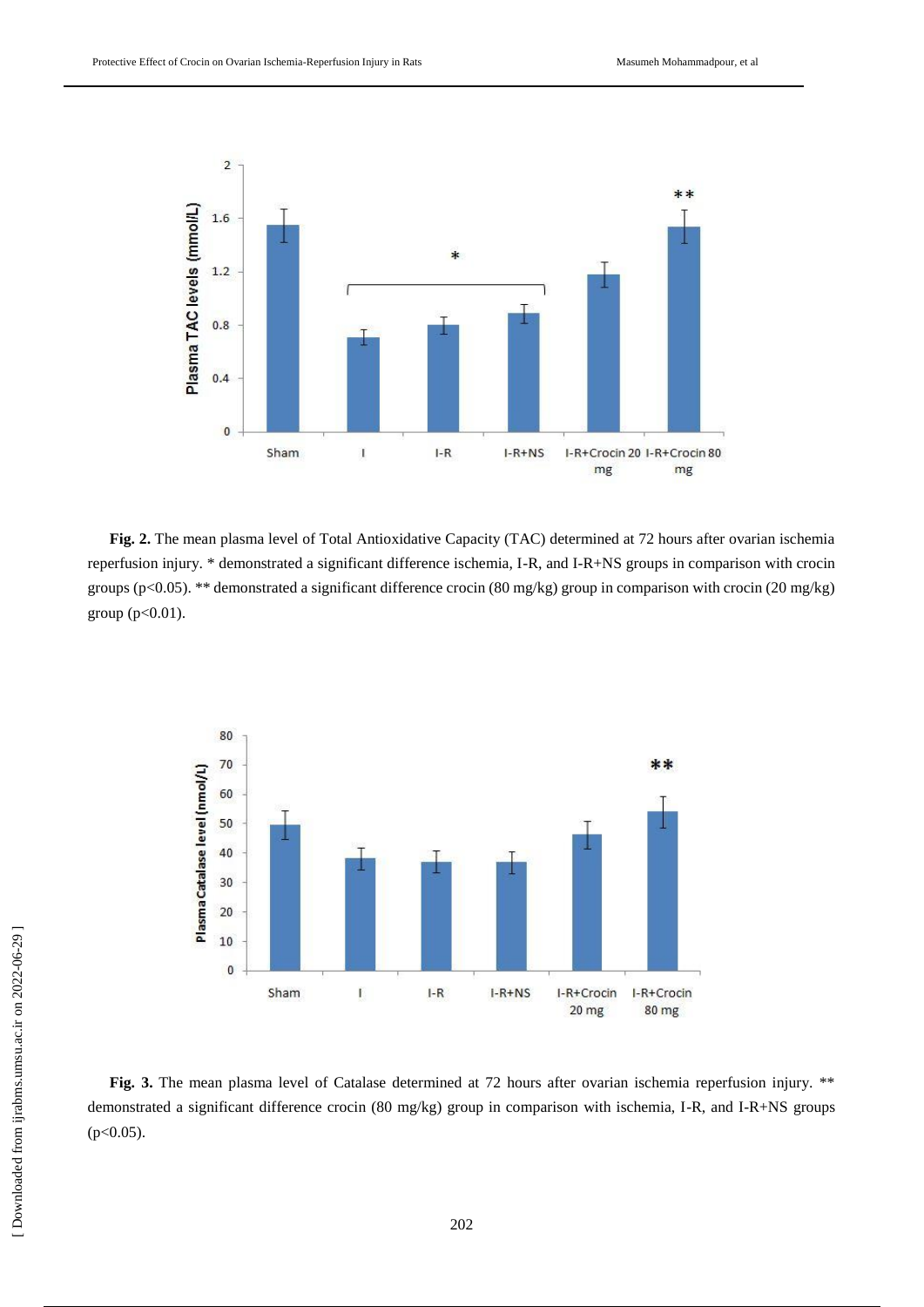

**Fig. 4.** Light microphotographs of ovary at 72 hours after ischemia reperfusion injury. sham surgery (a), ischemia (b), I-R (c), I-R+NS (d), I-R+Crocin 20 mg (e), I-R+Crocin 80 mg (f). f: follicles, C:congestion, e:edema, h:hemorrhage, fd:follicular degeneration, bv:blood vessel (H-E staining, Scale bar =100 μm).

| Groups                        | Edema                        | <b>Vascular Congestion</b> | Hemorrhage                   | <b>Follicular Degeneration</b>   |
|-------------------------------|------------------------------|----------------------------|------------------------------|----------------------------------|
| <b>Sham Surgery</b>           | $0.33 \pm 0.17$              | $0.16 \pm 0.09$            | $0.16 \pm 0.07$              | $0.11 \pm 0.08$                  |
| <b>Ischemia</b>               | $2.37 \pm 0.46$              | $2.12 \pm 0.31$            | $2.25 \pm 0.34$              | $0.63 \pm 0.19$                  |
| $I-R$                         | $2.97 \pm 0.25$              | $1.83 \pm 0.24$            | $2.1 \pm 0.28$               | $0.93 \pm 0.32$                  |
| $I-R+NS$                      | $2.19\pm3.4$                 | $1.88 \pm 0.31$            | $2.27 \pm 0.24$              | $0.89 \pm 0.31$                  |
| I-R+ Crosin $(20 \text{ mg})$ | $1.33 \pm 0.3$ <sup>*</sup>  | $1.24 \pm 0.16^*$          | $1.5 \pm 0.37$ *             | $0.25 \pm 0.11$ <sup>*</sup>     |
| $I-R+ Crosin (80 mg)$         | $0.53 \pm 0.19$ <sup>*</sup> | $1.1\pm0.15*$              | $1.21 \pm 0.34$ <sup>*</sup> | $0.16 \pm 0.07$ <sup>*</sup> , # |

Table 1. Histopathological scores, 72 hours after ovarian ischemia reperfusion injury

\*Difference between crocin 80 mg group and crocin 20 mg group (P<0.05). \*Difference between crocin groups and ischemia, I-R, I-R+NS groups (P<0.01).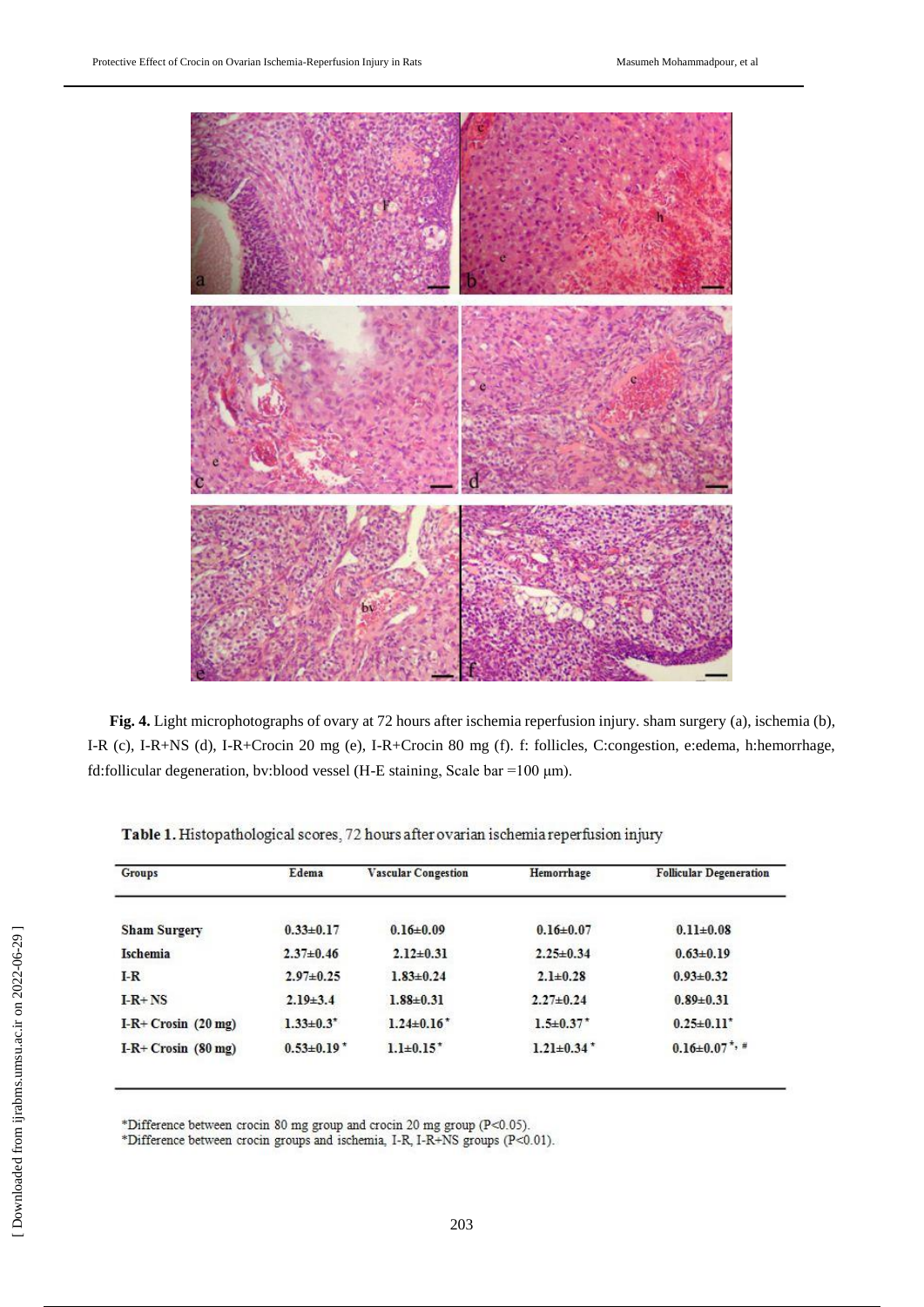## **Discussion**

Our results showed that crocin had a protective effect on ovarian I-R injury 72 h after ischemia. The present study is the first report describing the protective effect of crocin on I-R of ovary in rats.

Similar to the previous study (24), our results show that in the I-R groups, the biochemical analysis showed that TAC and CAT levels were significantly higher and MDA levels were significantly lower in crocin groups (especially in the crocin 80 mg group) compared to the I-R groups. Previous study showed that crocin plays a protective effect on gastric mucosal I-R injury (25). So, crocin decreased MDA, and increased the mRNA expression of superoxide dismutase (SOD) and glutathione peroxidase (Gpx) (25). In addition, our findings showed that MDA levels were higher in I-R groups compared to the ischemia group. In the reperfusion stage, free oxygen radicals react with lipids and lipid peroxides are formed (24). Sefidgar et al. (2019) showed that administration of crocin increased the plasma level of TAC in diabetic rats (26). On the other hand, the enzyme catalase has a great effect on tissue protection against reactive oxygen species (ROS) (27). It seems that antioxidant properties of crocin (28) may protect the ovaries from I-R injury by reducing free radicals.

Our findings revealed that crocin therapy (especially 80 mg) compared to NS protects ovarian tissue from I-R injury. The ovarian torsion blocks the ovarian vessels and prevents the return of venous blood, which in turn causes edema and internal hemorrhage (22). Reperfusion injury increased many factors including inflammation and neutrophil accumulation (29). The administration of crocin significantly decreased edema, hemorrhaging, vascular congestion, and follicular degeneration. A previous study observed that crocin can inhibit inflammation in the I-R injury (28).

We found that ischemia for 3 h led to histopathological changes in ovaries similar to the findings of Tunc et al. (2016) (24). Following long-term ischemia, the improper microvascular function is observed in the reperfusion stage (30). On the

reperfusion stage and after infiltrating neutrophils, reactive oxygen species (ROS) are produced in large quantities (31). However, crocin causes ROS inhibition. So that the ROS block is considered a therapeutic approach (32). In addition, the previous study showed that ROS plays a key role in myocardial healing by clearance of dead cells (31).

In the present study, the mean number of degenerated follicles in the crocin groups waslower than the ischemia, I-R, I-R+NS groups. A previous study showed that honokiol, which has antioxidant and antiinflammatory effects, reduces cell degeneration (24). Administration of crocin can maintain the normal shape and the microscopic architecture of testicular tissue in diabetic rats (26). Crocin can also be considered as an anti-aging agent by inhibiting ROS production and advanced glycation end product expression (33). Thus, it was suggested that antioxidant and anti-inflammatory properties of crocin decrease I-R injury, and increase the survival of follicles in ovarian tissue.

One of the limitations of this study was short-term. Since it is possible to increase the damage of tissue by increasing the time of reperfusion, we believe that it is necessary to study the long-term effect of crocin on the I-R injury of ovarian.

Our findings are in agreement with a previous study that crocin with a dose of 80 mg/kg has more protective effect than a dose of 20 mg/kg (18). So that the mean scores of edema, congestion, and hemorrhage were significantly lower in the crocin (80 mg/kg) group than in the crocin (20 mg/kg) group. Crocin may attenuate cellular apoptosis by reducing oxidative stress and inflammation (18), and reduce brain damage after ischemia (34).

## **Conclusion**

According to the histological and biochemical results of this study, it is suggested that crocin may have a protective effect on ovarian ischemia-reperfusion injuries. While the anti-inflammatory and antioxidant activity of crocin is known, the effect of crocin on ovarian tissue may be multifactorial. Therefore, further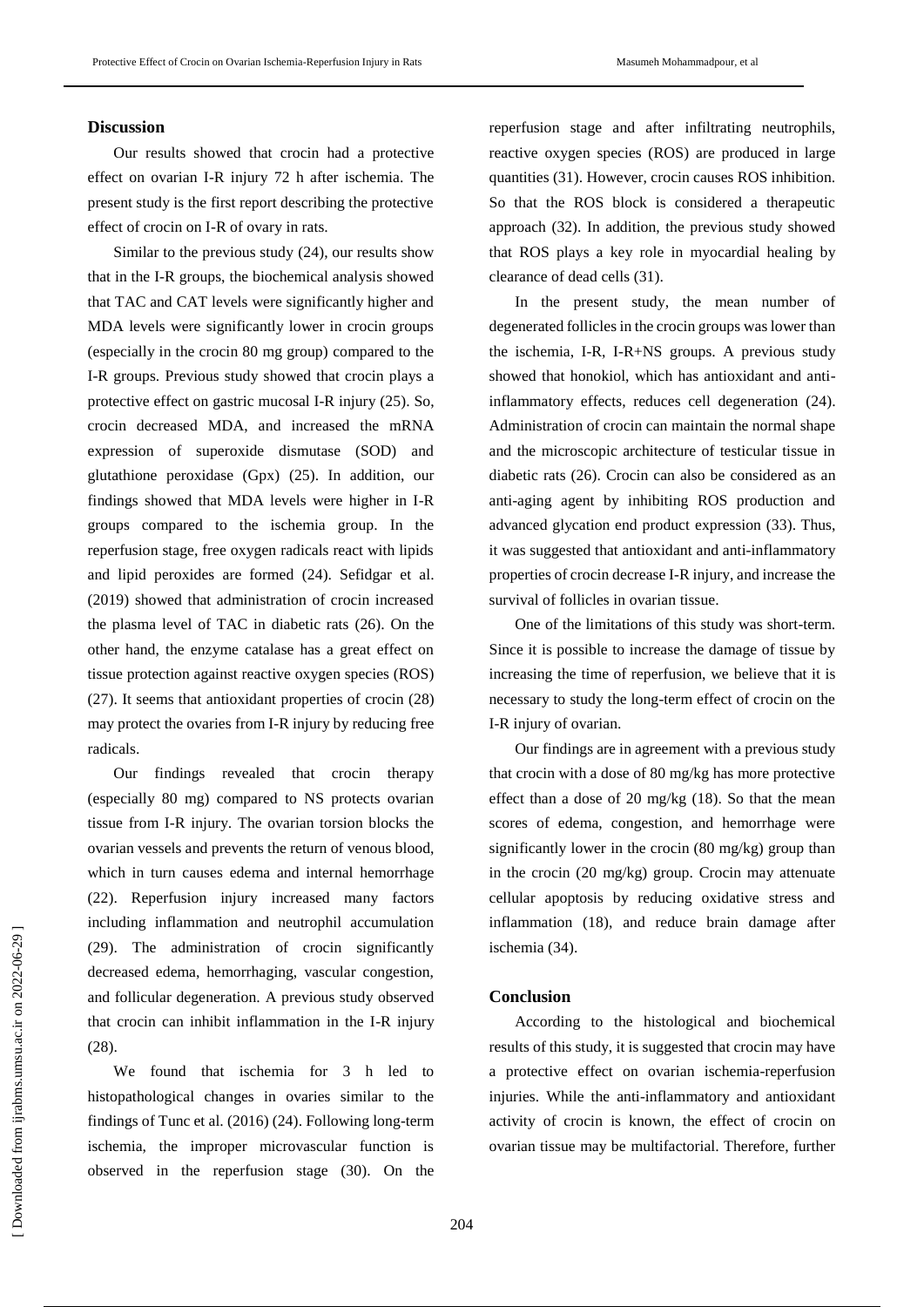studies are needed to investigate the molecular mechanism of crocin on I-R of the ovary.

## **Acknowledgments**

This research was supported by a grant from Urmia University of Medical Sciences in Urmia, Iran.

## **References**

- 1. Gomes MM, Cavalcanti LS, Reis RL, Silva EJDCE, Dutra JB, de Melo-Leite AF. Twist and shout: magnetic resonance imaging findings in ovarian torsion. Radiol Bras 2019; 52(6):397-402.
- 2. Feng JL, Zheng J, Lei T, Xu YJ, Pang H, Xie HN. Comparison of ovarian torsion between pregnant and non-pregnant women at reproductive ages: sonographic and pathological findings. Quant Imaging Med Surg 2020; 10(1):137-47.
- 3. Mohammad Pour M, Farjah GH, Karimipour M, Pourheidar M, Khadam Ansari MH. Protective effect of lutein on spinal cord ischemia-reperfusion injury in rats. Iranian J Bascic Med sci 2019; 22(4):412-17.
- 4. Minutoli L, Puzzolo D, Rinaldi M, Irrera N, Marini H, Arcoraci V, et al. ROS-Mediated NLRP3 inflammasome activation in brain, heart, kidney, and testis Ischemia/Reperfusion Injury. Oxid Med Cell Longev 2016;2016:2183026.
- 5. Zhao H, Alam A, Soo AP, George AJT, Ma D. Ischemia-Reperfusion injury reduces long term renal graft survival: mechanism and beyond. EBioMedicine 2018;28:31–42.
- 6. Tokgoz VY, Sipahi M, Keskin O, Guvendi GF, Takir S. Protective effects of vitamin D on ischemia-reperfusion injury of the ovary in a rat model. Iran J Basic Med Sci 2018;21(6):593–9.
- 7. Balasubramaniam D, Duraisamy KY, Ezhilmani M. Laparoscopic detorsion and fertility preservation in twisted ischemic adnexa – A single – center prospective study. Gynecol Minim Invasive Ther 2020; 9 (1):24-8.
- 8. Hortu I, Ilgen O, Sahin C, Akdemir A, Yigitturk G, Erbas O. Losartan ameliorates ovarian ischaemia/reperfusion injury in rats: an experimental study. J Obstet Gynaecol 2020; 1-7.
- 9. Karaçor T, Dogan Z, Elibol E, Bulbul M, Nacar MC. Effects of iloprost on experimental ischemia and reperfusion

injury in rat ovary. Biotec Histochem 2020; 95(3): 373- 80.

- 10. Sakin O, Anğin AD, Akalin EE, Ciman MS, Basak K, Kaptanagasi AO. Comparison of the protective effects of sildenafil, vardenafil and tadalafil treatments in ischemiareperfusion injury in rat ovary. Ginekol Pol 2019; 90 (2):513-9.
- 11. Farjah GH, Salehi S, Ansari MH, Pourheidar B. Protective effect of Crocus sativus L. (saffron) extract on spinal cord ischemia-reperfusion injury in rats. Iran J Basic Med Sci 2017; 20(3):334-37.
- 12. Oncchiai T, soeda SH, Ohno s, tanaka h, shoyama y, shimeno h. crocin prevents the death of PC-12 cells through sphingomyelinase-ceramide signaling by increasing glutathione synthesis. Neurochem 2004; 44:321-30.
- 13. Liu W, Sun Y, Cheng Z, Guo Y, Liu P, Wen Y. Crocin exerts anti-inflammatory and anti-arthritic effects on type II collagen-induced arthritis in rats. Pharm Biol 2018;56(1):209–16.
- 14. Wang C, Cai X, Hu W, Li Z, Kong F, chen X, et al. Investigation of the neuroprotective effects of crocin via antioxidant activities in HT22 cells and in mice with Alzheimer's disease. Int J Mol Med 2019;43(2):956–66.
- 15. Akbari G, Mard SA, Dianat M. Effect of crocin on cardiac antioxidants, and hemodynamic parameters after injuries induced by hepatic ischemia-reperfusion in rats. Iran J Basic Med Sci 2019; 22(3):277-81.
- 16. Mard SA, Azad SM, Ahangarpoor A. Protective effect of crocin on gastric mucosal lesions induced by ischemiareperfusion injury in rats. Iran J Pharm Res 2016; 15 (Suppl):93-9.
- 17. Zhang Y, Geng J, Hong Y, Jiao L, Li S, Sun R, et al. Orally administered crocin protects against cerebral ischemia/reperfusion injury through the metabolic transformation of vrocetin by gut microbiota. Front Pharmacol 2019; 10:440.
- 18. Mozaffari S, Ramezany Yasuj S, Motaghinejad M, Motevalian M, Kheiri R. Crocin acting as a neuroprotective agent against methamphetamine-induced neurodegeneration via CREB-BDNF signaling pathway. Iran J Pharm Res 2019; 18(2):745-58.